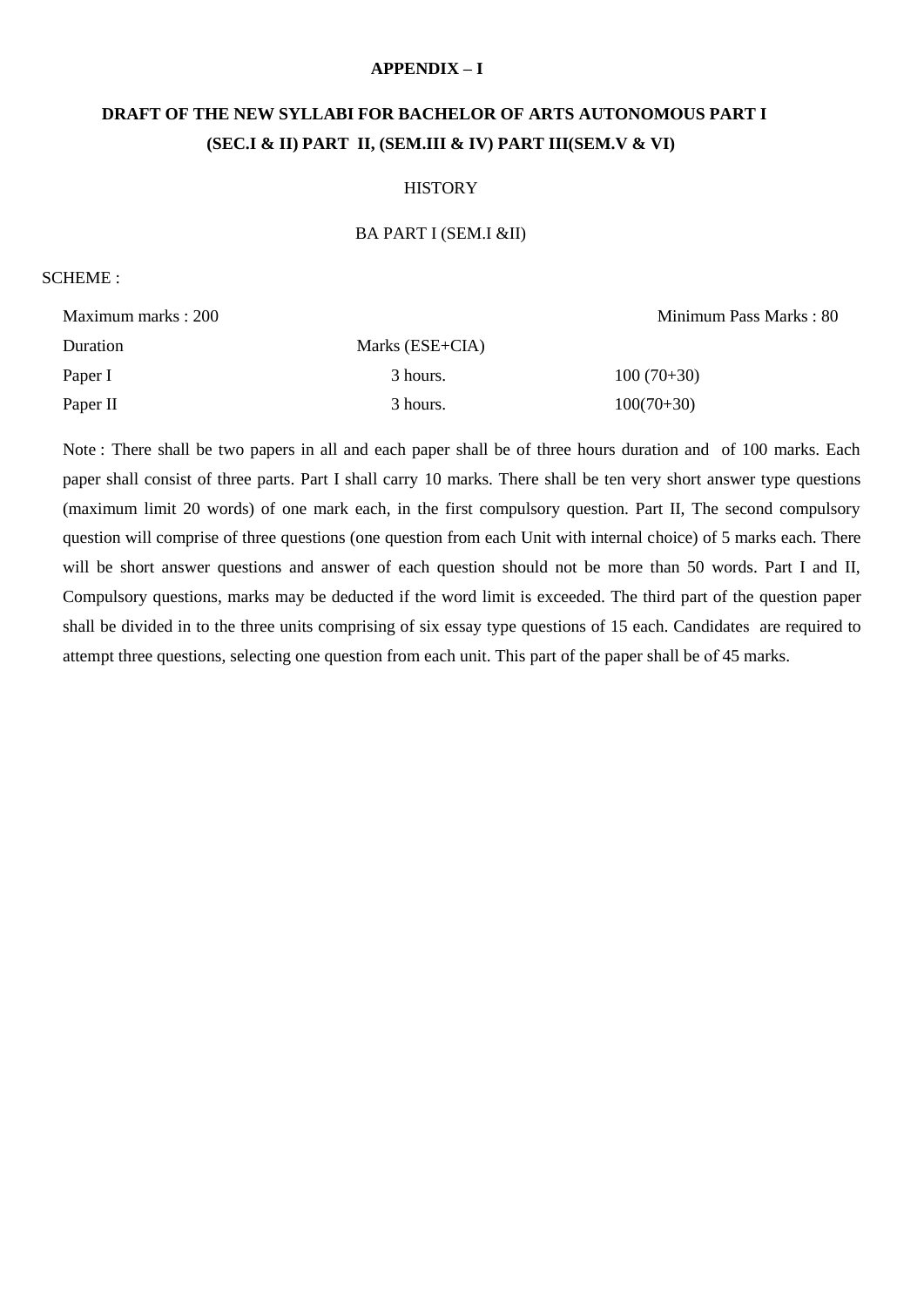# **Subject – HISTORY**

# **Scheme of Examination & Syllabus**

#### **Semester I**

|                                                                                                          | (EOSE.)  |
|----------------------------------------------------------------------------------------------------------|----------|
| 30<br>70<br>100<br><b>HIS-101</b><br>Paper I: History of India (From Beginning to 1200 A.D) Part-I       | $3$ Hrs. |
| 70<br>30<br>100<br>$HIS-102$<br>Paper II History of Rajasthan (From Earliest Times to 1956 A.D.) Part -I | 3 Hrs.   |

#### **Semester II**

|                | Paper No.   Nomenclature of the Paper                                     |    |    | ESH Int. total   | Duration |
|----------------|---------------------------------------------------------------------------|----|----|------------------|----------|
|                |                                                                           |    |    |                  | (EOSE.)  |
| <b>HIS-201</b> | Paper I: History of India (From Beginning to 1200ad) Part-Ii              | 70 | 30 | 100 <sub>1</sub> | 3 Hrs.   |
| <b>HIS-202</b> | Paper II History of Rajasthan (From Earliest Times to 1956 A.D.) Part –II | 70 | 30 | 100              | $3$ Hrs. |

## **Semester III**

| Paper No.      | Nomenclature of the Paper                                    |    | ESE Int. total |     | Duration |
|----------------|--------------------------------------------------------------|----|----------------|-----|----------|
|                |                                                              |    |                |     | (EOSE.)  |
| <b>HIS-301</b> | Paper I: History of Medieval India (1200-1526 A.D) PART -I   | 70 | 30             | 100 | 3 Hrs.   |
| HIS-302        | Paper II Main Trends in the Cultural History of India PART-I | 70 | 30             | 100 | $3$ Hrs. |

# **Semester IV**

|                | Paper No.   Nomenclature of the Paper                         |    | ESE Int. total |     | Duration          |  |
|----------------|---------------------------------------------------------------|----|----------------|-----|-------------------|--|
|                |                                                               |    |                |     | (EOSE.)           |  |
| <b>HIS-401</b> | Paper I: History of Medieval India (1526-1761 A.D) PART -II   | 70 | 30             |     | $100 \mid 3$ Hrs. |  |
| HIS-402        | Paper II Main Trends in the Cultural History of India PART-II | 70 | 30             | 100 | $3$ Hrs.          |  |

## **Semester V**

| Paper No. | Nomenclature of the Paper                                      |    |    | ESE Int. total | Duration |
|-----------|----------------------------------------------------------------|----|----|----------------|----------|
|           |                                                                |    |    |                | (EOSE.)  |
| HIS-501   | PAPER I: History of Modern India (1761-1971) PART-I            | 70 | 30 | 100            | 3 Hrs.   |
| HIS-502   | PAPER II History of Modern world up to Second World War PART-I | 70 | 30 | 100            | $3$ Hrs. |

# **Semester VI**

|         | Paper No.   Nomenclature of the Paper                           |    |    | ESE Int. total | Duration          |  |
|---------|-----------------------------------------------------------------|----|----|----------------|-------------------|--|
|         |                                                                 |    |    |                | (EOSE.)           |  |
| HIS-601 | PAPER I: History of Modern India (1761-1971) PART -II           | 70 | 30 |                | $100 \mid 3$ Hrs. |  |
| HIS-602 | PAPER II History of Modern world up to Second World War PART-II | 70 | 30 | 100            | $3$ Hrs.          |  |

Attempt all questions

| L           | <b>10 QUESTIONS</b> (very short answer Questions)            |                                  | <b>10×1 MARK EACH</b> |             | $=10$ Marks |
|-------------|--------------------------------------------------------------|----------------------------------|-----------------------|-------------|-------------|
| $\mathbf H$ | <b>5 QUESTIONS (short answer Questions)</b>                  |                                  | <b>5×3 MARKS EACH</b> |             | $=15$ Marks |
| Ш           | 3 QUESTIONS (1 question from each unit with internal choice) | $3\times15$ MARKS EACH =45 Marks |                       |             |             |
|             | <b>TOTAL</b> of End semester exam (duration of exam 3 hours) |                                  | $= 70$ Marks          |             |             |
|             | <b>Internal assessment</b>                                   |                                  | $= 30$ Marks          |             |             |
|             | <b>Max. Marks</b>                                            |                                  | $=100$ Marks          |             |             |
|             | <b>Min. Marks</b>                                            |                                  |                       | $=40$ Marks |             |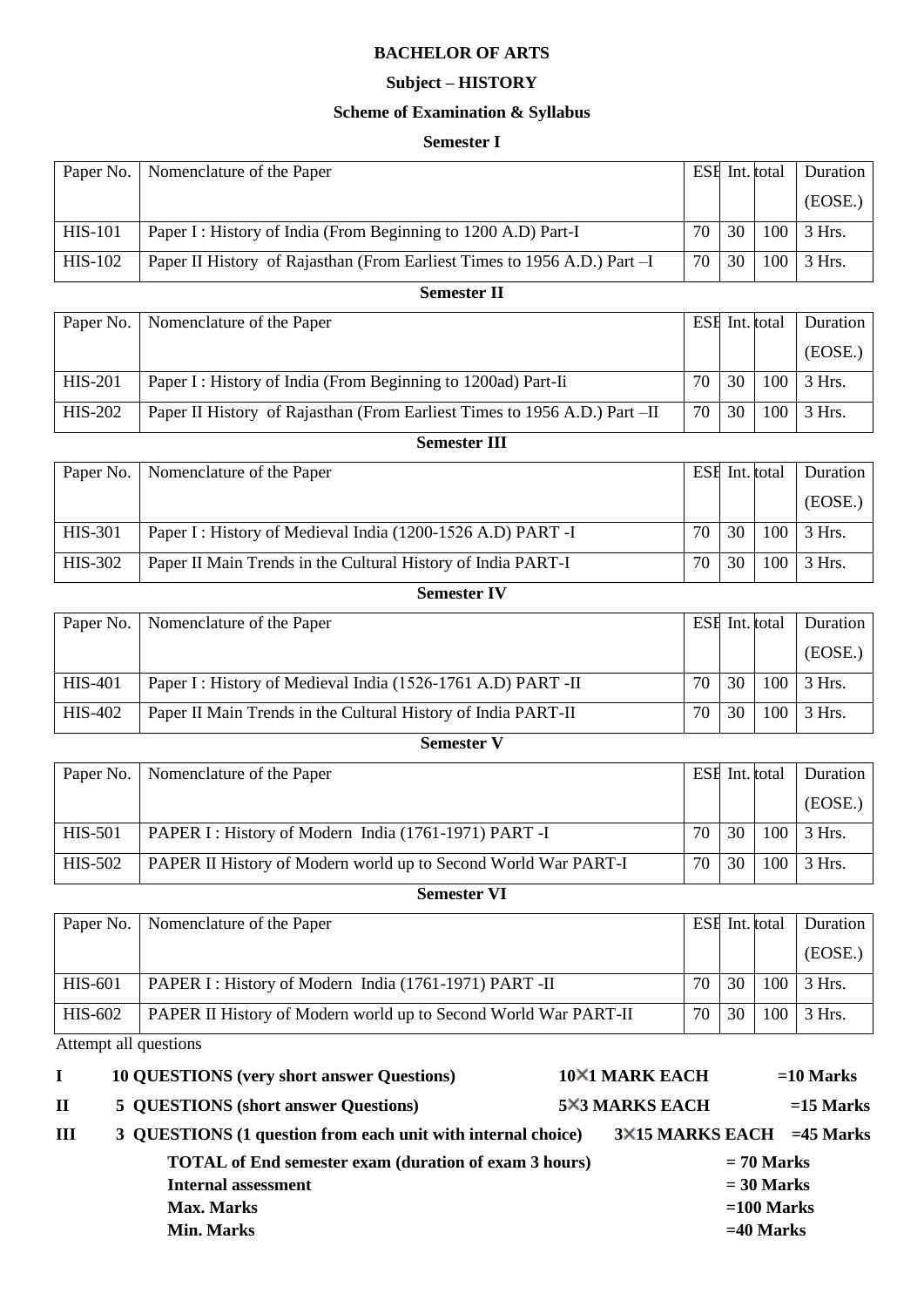## **SUBJECT – HISTORY**

## **SEMESTER-1**

#### **PAPER -I : HISTORY OF INDIA (FROM BEGINNING TO 1200 A.D.) PART-I**

#### **Scheme :**  Attempt all questions

|   | AUCHIDI AII QUESITUIIS                                       |  |                                  |  |             |  |  |  |
|---|--------------------------------------------------------------|--|----------------------------------|--|-------------|--|--|--|
|   | <b>10 QUESTIONS</b> (very short answer Questions)            |  | <b>10×1 MARK EACH</b>            |  | $=10$ Marks |  |  |  |
| П | 5 QUESTIONS (short answer Questions)                         |  | <b>5X3 MARKS EACH</b>            |  | $=15$ Marks |  |  |  |
| Ш | 3 QUESTIONS (1 question from each unit with internal choice) |  | $3\times15$ MARKS EACH =45 Marks |  |             |  |  |  |
|   | <b>TOTAL of End semester exam (duration of exam 3 hours)</b> |  | $= 70$ Marks                     |  |             |  |  |  |
|   | <b>Internal assessment</b>                                   |  | $= 30$ Marks<br>$=100$ Marks     |  |             |  |  |  |
|   | <b>Max. Marks</b>                                            |  |                                  |  |             |  |  |  |
|   | <b>Min. Marks</b>                                            |  | $=40$ Marks                      |  |             |  |  |  |
|   |                                                              |  |                                  |  |             |  |  |  |

## **UNIT -1**

Nature Scope and Significance of History. Survey of the Sources, Land, Environment, and people. A Brief Survey of Prehistoric Cultures in India. The Indus-Saraswati Civilization – Origin, Date, Extent, Salient features, Art and Architecture, Decline and Continuity. Expansion of Aryans in India. The Vedic Age-Polity, Society, Economy, Religion and Culture as reflected in Vedic Literature.

## **UNIT-II**

A Brief Survey of Iron Age in India. Rise of Janapadas and Mahajanapadas- Monarchies and Republics. Rise of Magadha Imperialism up to the Nandas. Rise of New Religious Movements in North India. Doctrines and Social Dimensions of Early Buddhism and Jainism.

## **UNIT-III**

Foundation of Mauryan Empire : Chandragupta, Kautilya and Arthshastra; Ashoka; Concept of Dhamma. Edicts; Polity; Administration; Economy. Art, architecture and Sculpture. Decline of the Mauryas.

## **ESSENTIAL READINGS :**

- 1. Majumdar R.C. Ancient India
- 2. R.S. Tripathi History of Ancient India Delhi, Motilal Banarasidass, 1992.
- 3. Krishna Gopal Sharma, Kamal Nayan etc. Prachin Bharat ka Itihas (Hindi)
- 4. Romilla Thapar A History of India, Vol., I, Pelican, 1966, Penguin, Harmondsworth

- 1. Basham, A.L. The wonder that was India, Mumbai, Rupa 1971.
- 2. Chakrabarti, D.K., India : An Archaeological History, Paleolithic beginning to Early Historical Foundation, Delhi; OUP, 1999.
- 3. Comprehensive History of India Vol. II, 1957, III, Orient Longman, 1952; IV, Delhi PPH, 1992.
- 4. Jha D.N. and Shrimali K.M. Prachin Bharat Ka Itihas, Delhi, Hindi Directorate, 1990.
- 5. R.S. Sharma, Aspects of Political Ideas and Institution in ancient India, Delhi, Motilal Banarasidass, 1991, Revised Edition.
- 6. Nilkantha Shastri K.A., A History of South India from Pre-historic times to the fall of Vijaynagar, Chennai, OUP 1983.
- 7. Majumdar R.C.etal, History and Culture of the India people, Vols, II, III, IV, V Mumbai, Bhartiya Vidya Bhawan Series, 1970,1979,1980.
- 8. Gregory. L. Possehl, The Indus Civilization, (A contemporary Perspective), New Delhi, vistaar publications, 2002.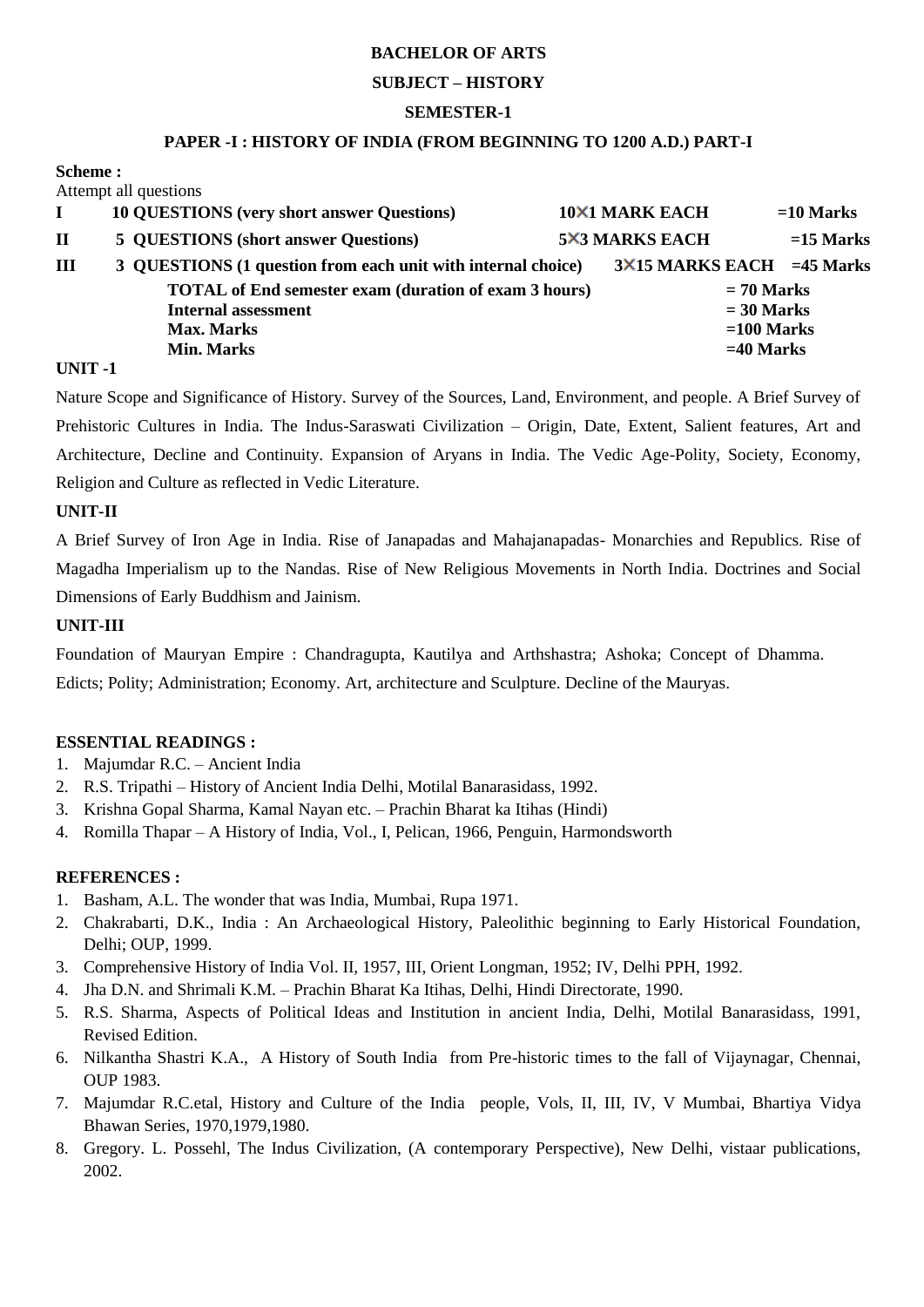## **SUBJECT – HISTORY**

## **SEMESTER-II**

## **PAPER 1 : HISTORY OF INDIA (FROM BEGINNING TO 1200 A.D.) PART-II**

#### **Scheme :**

|              | Attempt all questions                                        |                                  |                       |             |             |  |  |
|--------------|--------------------------------------------------------------|----------------------------------|-----------------------|-------------|-------------|--|--|
|              | <b>10 QUESTIONS (very short answer Questions)</b>            |                                  | <b>10×1 MARK EACH</b> |             | $=10$ Marks |  |  |
| $\mathbf{I}$ | 5 QUESTIONS (short answer Questions)                         |                                  | <b>5×3 MARKS EACH</b> |             | $=15$ Marks |  |  |
| III          | 3 QUESTIONS (1 question from each unit with internal choice) | $3\times15$ MARKS EACH =45 Marks |                       |             |             |  |  |
|              | <b>TOTAL</b> of End semester exam (duration of exam 3 hours) |                                  | $= 70$ Marks          |             |             |  |  |
|              | <b>Internal assessment</b>                                   |                                  | $= 30$ Marks          |             |             |  |  |
|              | <b>Max. Marks</b>                                            | $=100$ Marks                     |                       |             |             |  |  |
|              | <b>Min. Marks</b>                                            |                                  |                       | $=40$ Marks |             |  |  |

#### **UNIT -1**

The Post Mauryan Period (C200 BC to 300 A.D.) Achievements of the Sungas, Satavahan's sakas and Kushanas. Social Religious and Economic life and development of Literature and Art during the post Mauryan Period. The Sangam Age-Literature, society, Economy and Culture.

## **UNIT –II**

The Gupta Empire: Achievements of Samudragupta, Chandragupta II, Skandagupta. State and administrative Institution, social and Economic Life, Religious Thought and Institutions, Developments in Literature, art and Science. Post Gupta Period up to 750 A.D. Achievements of the Vardhanas, Chalukyas and Pallavas.

# **UNIT –III**

Main trends in the History of India during C. 750-1200 A.D. Major Dynasties-Gurjara-Pratiharas, Palas, Senas and Rashtrakutas. The Imperial Cholas and their achievements. Social and Economic Change during the Period C 750- 1200 A.D. A brief Survey for Cultural Life during the period C.750-1200A.D Religion and Philosophy, art and architecture, literature and science.

## **ESSENTIAL READINGS :**

- 1. Majumdar R.C. Ancient India
- 2. R.S. Tripathi History of Ancient India Delhi, Motilal Banarasidass, 1992.
- 3. Krishna Gopal Sharma, Kamal Nayan etc. Prachin Bharat ka Itihas (Hindi)
- 4. Romilla Thapar A History of India, Vol., I, Pelican, 1966, Penguin, Harmondsworth

- 1. Basham, A.L. The wonder that was India, Mumbai, Rupa 1971.
- 2. Chakrabarti, D.K., India: An Archaeological History, Paleolithic beginning to Early Historical Foundation, Delhi; OUP, 1999.
- 3. Comprehensive History of India Vol. II, 1957, III, Orient Longman, 1952; IV, Delhi PPH, 1992.
- 4. Jha D.N. and Shrimali K.M. Prachin Bharat Ka Itihas, Delhi, Hindi Directorate, 1990.
- 5. R.S. Sharma, Aspects of Political Ideas and Institution in ancient India, Delhi, Motilal Banarasidass, 1991, Revised Edition.
- 6. Nilkantha Shastri K.A., A History of South India from Pre-historic times to the fall of Vijaynagar, Chennai, OUP 1983.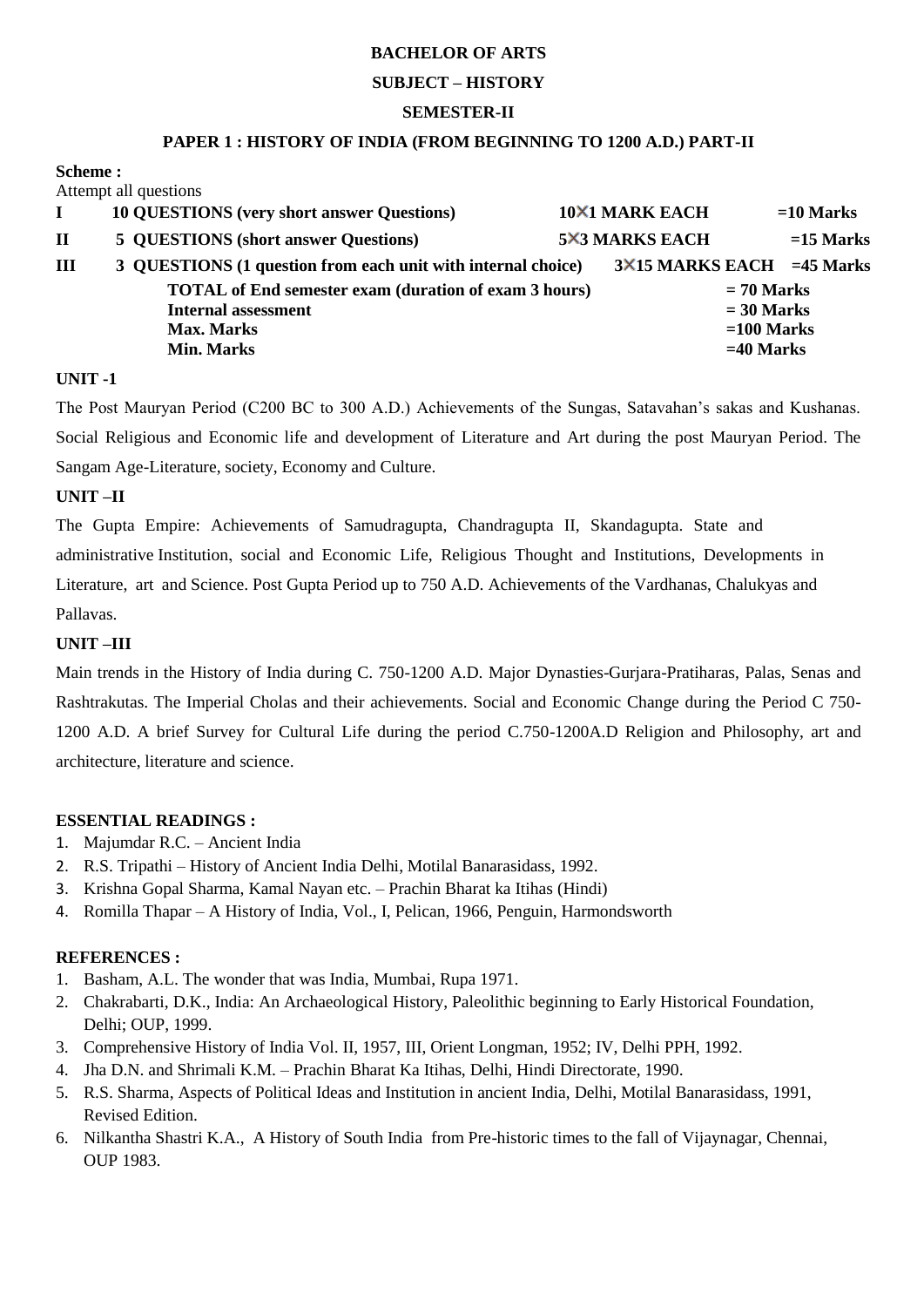#### **SUBJECT – HISTORY**

## **SEMESTER-I**

## **PAPER II : HISTORY OF RAJASTHAN (FROM EARLIEST TIMES TO 1956 A.D.) PART-I**

#### **Scheme :**  Attempt all questions

|             | AUCHIPU AII QUESTIONS                                        |  |                            |             |             |  |  |  |
|-------------|--------------------------------------------------------------|--|----------------------------|-------------|-------------|--|--|--|
|             | <b>10 QUESTIONS</b> (very short answer Questions)            |  | <b>10×1 MARK EACH</b>      |             | $=10$ Marks |  |  |  |
| $\mathbf H$ | <b>5 QUESTIONS (short answer Questions)</b>                  |  | <b>5×3 MARKS EACH</b>      |             | $=15$ Marks |  |  |  |
| III         | 3 QUESTIONS (1 question from each unit with internal choice) |  | 3×15 MARKS EACH = 45 Marks |             |             |  |  |  |
|             | <b>TOTAL of End semester exam (duration of exam 3 hours)</b> |  | $= 70$ Marks               |             |             |  |  |  |
|             | <b>Internal assessment</b>                                   |  | $= 30$ Marks               |             |             |  |  |  |
|             | <b>Max. Marks</b>                                            |  | $=100$ Marks               |             |             |  |  |  |
|             | <b>Min. Marks</b>                                            |  |                            | $=40$ Marks |             |  |  |  |
|             |                                                              |  |                            |             |             |  |  |  |

## **UNIT -1**

Geographical features of Rajasthan and interplay of Geography and History. A survey of sources of History of Rajasthan. Palaeolithic and Mesolithic cultures in Rajasthan. Extent and characteristics of Chalcolithic and Copper Age cultures (Kalibanga, Ahar, Balathal, Ganeshwar, Gilund). Evidence of Rock Art.

## **UNIT –II**

Iron age cultures. Matsya Janapda and Republican Tribes in Rajasthan. Origin of Rajputs. Rise and expansion of Guhilas, Gurjara-Pratiharas and Chahamanas. Rajput resistance to Muslim incursions in Rajasthan under the leadership of Hammira (Ranathambor), Ratan Singh (Chittor), and Kanhadadeva (Jalore).

#### **UNIT –III**

Main trends in the history and culture of the Princly States in Rajasthan (1200-1750) – Mewar under Maharana Kumbha and Sanga. Maharana Pratap's struggle for independence. Marwar under Maldeo Chandrasen's zeal for freedom. Amber under Raja Man Singh and Mirza Raja Jai Singh. Contributions of Sawai Jai Singh. A brief survey of the main features of the polity, society and economy in Rajasthan (1200-1700 A.D).

#### **ESSENTIAL READINGS :**

- 1. Ratnawat, Shyam Singh; Sharma, Krishna Gopal, History and Culture of Rajasthan, Jaipur (from earliest times upto to 1956 A.D): Centre for Rajasthan Studies, UOE, 1999.
- 2. Bhargava, V.S., History of Rajasthan, Jaipur: Nakoda Publishing House, 1999.
- 3. D.C. Shukla: Early history of Rajasthan.
- 4. Dr. G.N. Sharma, Rajasthan Through the ages , Vol. I, Rajasthan State archives, Bikaner, 1990.
- 5. Gopinath Sharma, Rajasthan ka Itihas.
- 6. R.P. Vyas, Rajasthan ka Vrihat Itihas, Part I & II, Rajasthan Hindi Granth Academy, Jaipur.
- 7. Tod; Crooke, Annals and Antiquities of Rajasthan Vol. I, II & III, Low Price publications, 1997.
- 8. Sharma, G.N. and Dr. V.S. Bhatnagar, The Historians & Sources of the History of Rajasthan Jaipur: Centre for Rajasthan Studies, UOR, 1992.
- 9. Somani V.S., History of Rajasthan, Jaipur: Jain Pustak Mandir.
- 10. Sharma, Kaluram, Madhyakaleen Rajasthan ka Itihas (Hindi), Jaipur: Panchsheel Prakashan, 2001.
- 11. Somani V.S., Maharana Kumbha and his times, Jaipur Publishing House, 1995.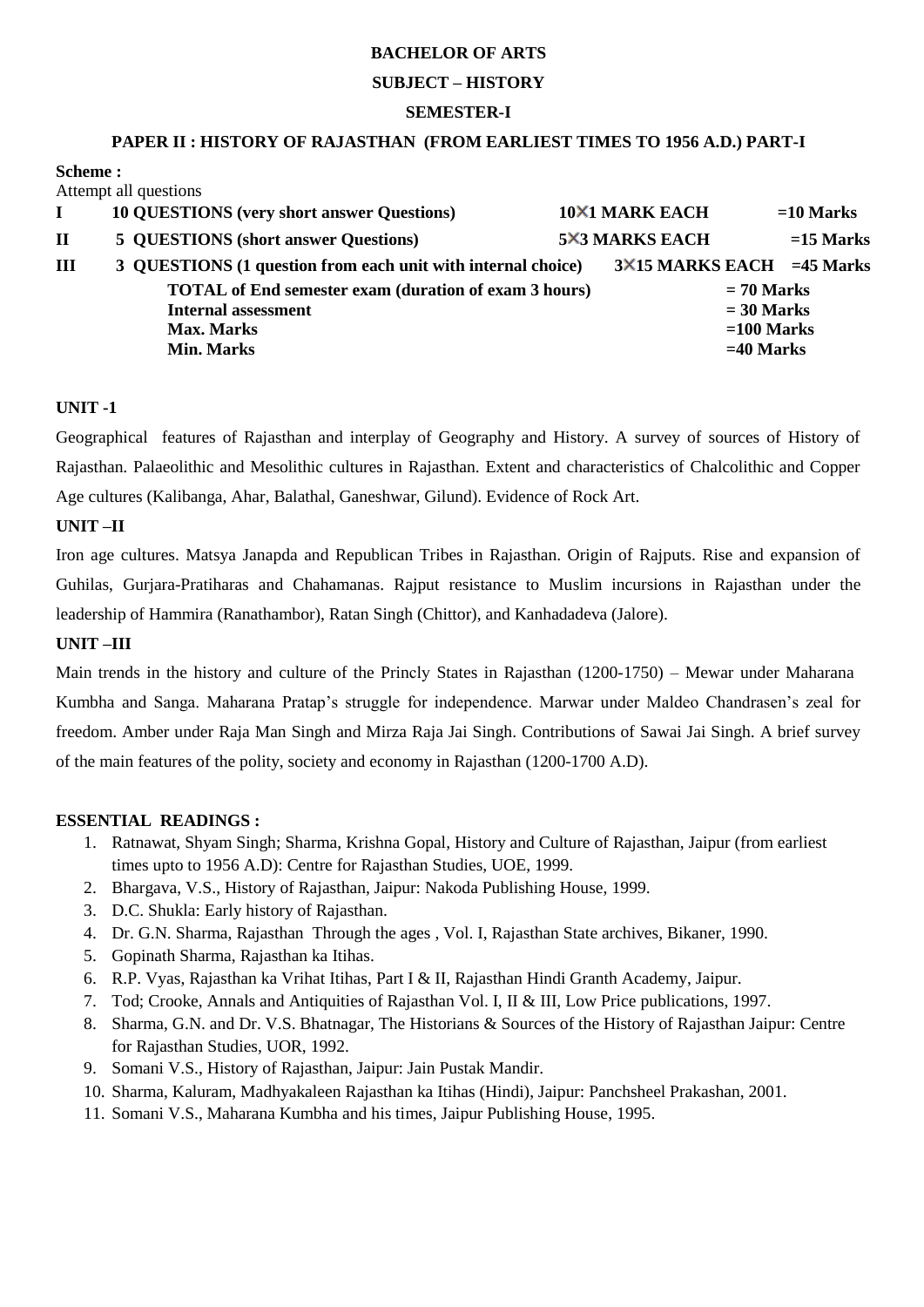#### **SUBJECT – HISTORY**

#### **SEMESTER-II**

#### **PAPER II : HISTORY OF RAJASTHAN (FROM EARLIEST TIMES TO 1956 A.D.) PART-II**

#### **Scheme :**  Attempt all questions

|             | AUCHIPU AII QUESTIONS                                        |  |                            |             |             |  |  |  |
|-------------|--------------------------------------------------------------|--|----------------------------|-------------|-------------|--|--|--|
|             | <b>10 QUESTIONS</b> (very short answer Questions)            |  | <b>10×1 MARK EACH</b>      |             | $=10$ Marks |  |  |  |
| $\mathbf H$ | <b>5 QUESTIONS (short answer Questions)</b>                  |  | <b>5X3 MARKS EACH</b>      |             | $=15$ Marks |  |  |  |
| III         | 3 QUESTIONS (1 question from each unit with internal choice) |  | 3×15 MARKS EACH = 45 Marks |             |             |  |  |  |
|             | <b>TOTAL</b> of End semester exam (duration of exam 3 hours) |  | $= 70$ Marks               |             |             |  |  |  |
|             | <b>Internal assessment</b>                                   |  | $= 30$ Marks               |             |             |  |  |  |
|             | <b>Max. Marks</b>                                            |  | $=100$ Marks               |             |             |  |  |  |
|             | <b>Min. Marks</b>                                            |  |                            | $=40$ Marks |             |  |  |  |
|             |                                                              |  |                            |             |             |  |  |  |

## **UNIT -1**

Religious thought and Institutions in Rajasthan with special reference to Meera and Dadu, Folk religion and folk deities. Art and architecture of fort and Temples of Rajasthan, Rajput schools of Painting Maratha incursions in Rajasthan and their impact. Acceptance of British suzerainty and its consequences.

## **UNIT –II**

Administrative and judicial changes after 1818. Social changes – Prohibition of Female Infanticide and Sati. Economic changes – Land Revenue Settlements. British monopoly of salt and Opium Trade. Echoes of 1857 outbreak in Rajasthan. Nature and influence of Socio- Religious Reform Movements in Rajasthan with special reference to Arya Samaj.

#### **UNIT –III**

A brief survey of Peasant Movements and Tribal Movements. Formation of Praja Mandals. Emergence of Nationalism and freedom Struggle in Rajasthan. Integration of the States of Rajasthan.

## **ESSENTIAL READINGS :**

- 1. Ratnawat, Shyam Singh; Sharma, Krishna Gopal, History and Culture of Rajasthan, Jaipur (from earliest times upto to 1956 A.D): Centre for Rajasthan Studies, UOE, 1999.
- 2. Bhargava, V.S., History of Rajasthan, Jaipur: Nakoda Publishing House, 1999.
- 3. D.C. Shukla: Early History of Rajasthan.
- 4. Dr. G.N. Sharma, Rajasthan Through the ages , Vol. I, Rajasthan State archives, Bikaner, 1990.
- 5. Gopinath Sharma, Rajasthan ka Itihas.
- 6. R.P. Vyas, Rajasthan ka Vrihat Itihas, Part I & II, Rajasthan Hindi Granth Academy, Jaipur.
- 7. Tod; Crooke, Annals and Antiquities of Rajasthan Vol. I, II & III, Low Price publications, 1997.
- 8. Sharma, G.N. and Dr. V.S. Bhatnagar, The Historians & Sources of the History of Rajasthan Jaipur: Centre for Rajasthan Studies, UOR, 1992.
- 9. Somani V.S., History of Rajasthan, Jaipur: Jain Pustak Mandir.
- 10. Sharma, Kaluram, Madhyakaleen Rajasthan ka Itihas (Hindi), Jaipur: Panchsheel Prakashan, 2001.
- 11. Somani V.S., Maharana Kumbha and his times, Jaipur Publishing House, 1995.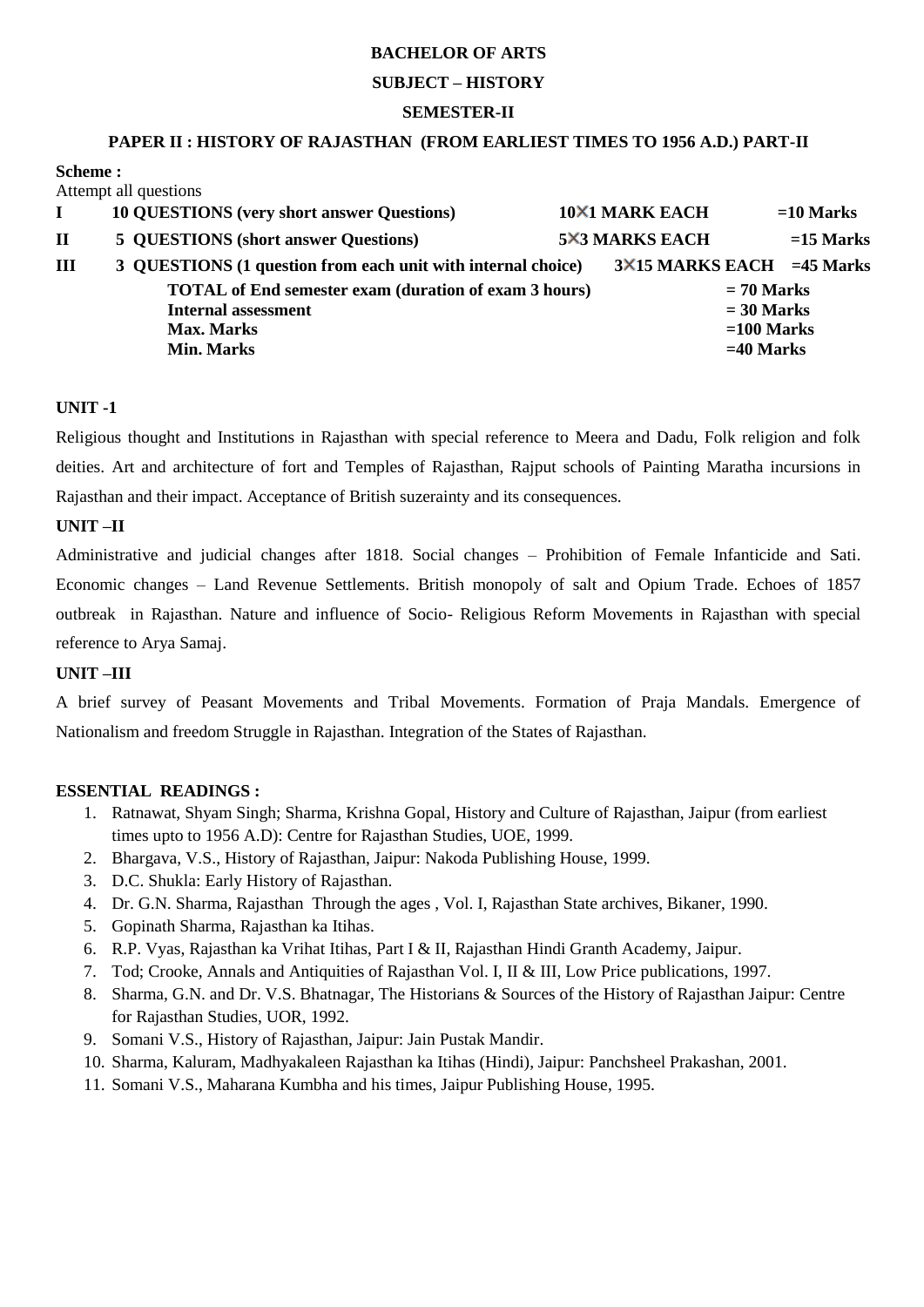#### **SUBJECT – HISTORY**

#### **SEMESTER-III**

#### **PAPER I : HISTORY OF MEDIEVAL INDIA (1200-1526) PART-I**

#### **Scheme :**

| <b>TOTAL of End semester exam (duration of exam 3 hours)</b> |  |  |  |                       |  |                   |  |              |                                      |                                                   |  |                                                              |  |  |  |                                                |  |                                             |                                                         |
|--------------------------------------------------------------|--|--|--|-----------------------|--|-------------------|--|--------------|--------------------------------------|---------------------------------------------------|--|--------------------------------------------------------------|--|--|--|------------------------------------------------|--|---------------------------------------------|---------------------------------------------------------|
| <b>Internal assessment</b>                                   |  |  |  |                       |  |                   |  |              |                                      |                                                   |  |                                                              |  |  |  |                                                |  |                                             |                                                         |
| <b>Max. Marks</b>                                            |  |  |  |                       |  |                   |  | $=100$ Marks |                                      |                                                   |  |                                                              |  |  |  |                                                |  |                                             |                                                         |
|                                                              |  |  |  |                       |  |                   |  |              |                                      |                                                   |  |                                                              |  |  |  |                                                |  |                                             |                                                         |
|                                                              |  |  |  | Attempt all questions |  | <b>Min. Marks</b> |  |              | 5 QUESTIONS (short answer Questions) | <b>10 QUESTIONS</b> (very short answer Questions) |  | 3 QUESTIONS (1 question from each unit with internal choice) |  |  |  | <b>10×1 MARK EACH</b><br><b>5×3 MARKS EACH</b> |  | $= 70$ Marks<br>$= 30$ Marks<br>$=40$ Marks | $=10$ Marks<br>$=15$ Marks<br>3×15 MARKS EACH =45 Marks |

## **UNIT -1**

A survey of the sources and Historiography of the period of Delhi Sultanate. The Ghurian invasion behind Ghurian success and Rajput resistance. Establishment and consolidation of Delhi Sultanate, Khalji imperialism and Tughlaq innovation.Decline of Sultanate.

## **UNIT –II**

Growth of provincial Kingdoms-Malwa, Gujarat, Bengal, Jaunpur and Mewar with special contribution of Bahamani

and Vijayanagar Kingdoms.

## **UNIT –III**

The main features and processes of the polity, society, economy and culture during Medieval time

(C,1200-1526). Nature of State, growth of administrative and Agrarian systems. Economy, Agriculture,

Industry, Trade, Urban, Centers. Social classes during Sultanate period . Developments in art, architecture, and literature.

## **ESSENTIAL READINGS :**

- 1. A. L. Srivastava, Delhi Sultanate, Moti Lal Banarasidas, Varanasi
- 2. A.B. Pandey Early Medieval India, Allahabad, Central Book Depot, 1970.
- 3. Satish Chandra: A History of Medieval India Vol. I.

## **REFERENCE**

- 1. Satish Chandra, Medieval India, From Sultanate to the Mughals, Delhi, Har anand Publicatio, 1997.
- 2. H.C. Verma, Madhya Kaleen Bharat(750-1540 A.B.) Part I, Delhi, Hindi, Directorate, 1983.
- 3. U.N. Dey, administrative system of the Delhi Sultanate (1206-1413) Kitab Mahal, Allahabad.
- 4. M. Habib and K.A. Nizami- A Comprehensive History of India , Vol.V
- 5. Irfan Habib (ed) Kamal: Madhya Kaleen Bharat (in Hindi), 8 Volumes, Rajasthan.
- 6. Satish Chandra: A History of Medieval India,II volumes.
- 7. K.A.N. Shastri- a History of south India., Delhi, OUP, 1975.
- 8. History & Culture of India people Bhartiya Vidya Bhawan Series.
- 9. Nilkanth Shastri: A History of South India from Pre-Historic times to the fall of Vijaynagar (Chennai, OUP. 1983)
- 10. K.A. Nizami- religion and politics in India during the Thirteenth Century, OUP, 2002.
- 11. K.N. Chitnis, Socio-economic History of Medieval India, New Delhi, Atlantic Publishers and distributors, 2002.
- 12. Satish Chandra, Essays on Medieval Indian History, Delhi, OUP, 2003.
- 13. P.N.Chopra, B.N Puri and M.N. Das, A socio-cultural and Economic History of India, Vol.II., McMilan India.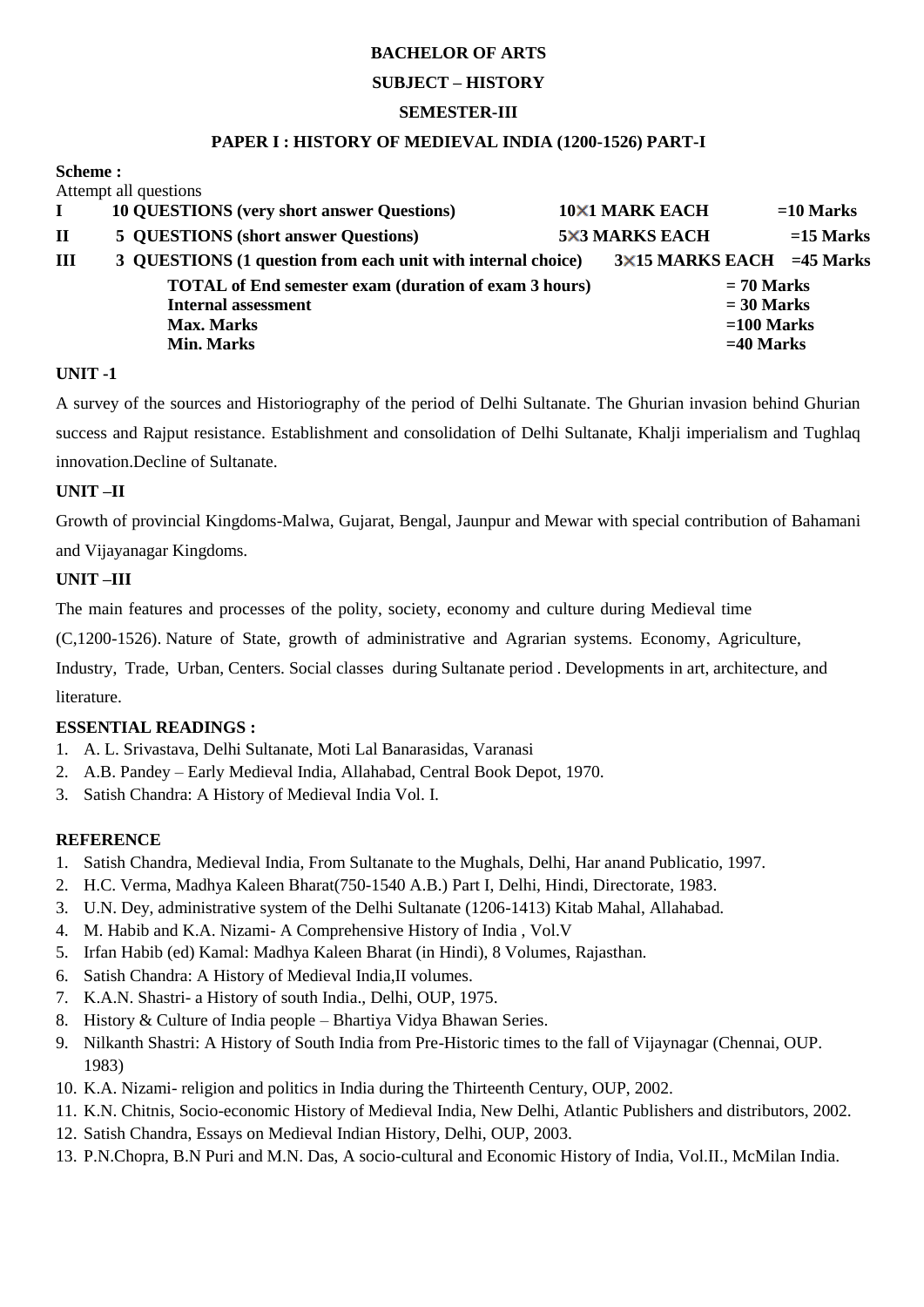## **SUBJECT – HISTORY**

## **SEMESTER-IV**

#### **PAPER I : HISTORY OF MEDIEVAL INDIA (1526-1761 A.D.) PART-II**

|                   |  | Attempt all questions                                        |              |                                   |              |             |
|-------------------|--|--------------------------------------------------------------|--------------|-----------------------------------|--------------|-------------|
|                   |  | <b>10 QUESTIONS</b> (very short answer Questions)            |              | <b>10×1 MARK EACH</b>             |              | $=10$ Marks |
| $\mathbf{I}$      |  | <b>5 QUESTIONS (short answer Questions)</b>                  |              | <b>5×3 MARKS EACH</b>             |              | $=15$ Marks |
| Ш                 |  | 3 QUESTIONS (1 question from each unit with internal choice) |              | $3\times15$ MARKS EACH = 45 Marks |              |             |
|                   |  | <b>TOTAL</b> of End semester exam (duration of exam 3 hours) |              |                                   | $= 70$ Marks |             |
|                   |  | <b>Internal assessment</b>                                   |              |                                   | $= 30$ Marks |             |
| <b>Max. Marks</b> |  |                                                              | $=100$ Marks |                                   |              |             |
|                   |  | <b>Min. Marks</b>                                            |              |                                   | $=40$ Marks  |             |
|                   |  |                                                              |              |                                   |              |             |

## **UNIT -1**

A survey of the sources and historiography of the Mughal Period. Foundation of the Mughal Empire. Second Afghan empire: Sher Shah and his administration. Expansion and consolidation of the Mughal Empire under Akbar.

## **UNIT –II**

Mughal policy towards Rajputs, Sikhs, Deccan Kingdoms, Marathas, Persia and Central Asia, Religious Policy of

the Mughals, rise of Shivaji and expansion of the Marathas up to 1761 A.D. Fall of the Mughal Empire.

## **UNIT –III**

The main features, polity, society, economy and culture during medieval time (C. 1526-1761). Nature of State. Growth of administrative and agrarian systems, industry, trade, banking and Urban centers. Society during Mughal Period. Development in Art, Architecture and Literature.

- 1. Satish Chandra, Medieval India, from Sultanate to the Mughals, Delhi, Har Anand Publications, 1997.
- 2. H.C. Verma, Madhya Kaleen Bharat(1540-1701) Part II, Delhi, Hindi Directorate, 1993.
- 3. M. Athar Ali- The Mughal Noblity under Aurangzeb, Mumbai, Asia, 1970.
- 4. Irfan Habib- The agrarian system of Mughal India 1526-1707, Revised ed. 1999.
- 5. Irfan Habib- An Atlas of the Mughal Empire, Edn. II Delhi, OUP, 1986.
- 6. Richards John F., Mughal Empire, New Cambridge History of India, Delhi, Cambridge, 1993.
- 7. Satish Chandra, Mughal Religious Policies, The Rajputs and the Deccan, Delhi Vikas, 1993.
- 8. Asther Catherine-Architecture of Mughal India, Cambridge, 1992.
- 9. History and Culture of Indian people-Bhartiya Vidya bhawan Series.
- 10. Rizvi, S.A.A., The wonder that was India, Vol. II, London, 1987, 11.4 (Delhi Foundation Books, 1993) Reprint Paperback, 1993.
- 11. Desai. Z.A.- Indo Islamic Architecture, Delhi, Publication Division, 1972.
- 12. Gordon Steward The Marathas 1600-1818. The new Cambridge History of India, Delhi, Foundation Books, 1944.
- 13. R. Nath, Medieval Indian History and Architecture, New Delhi, A.P.H Publishing Corporation, 1995.
- 14. Bamber Gascoigne, The Great Mughals, New Delhi, Times Books International, 1971.
- 15. P.N. Chopra, B.N. Puri, M.N. Das, A Socio Cultural and Economic History of India, Vol. II, McMilan India Ltd. 1974.
- 16. Cambridge Economic History of India, Vol I.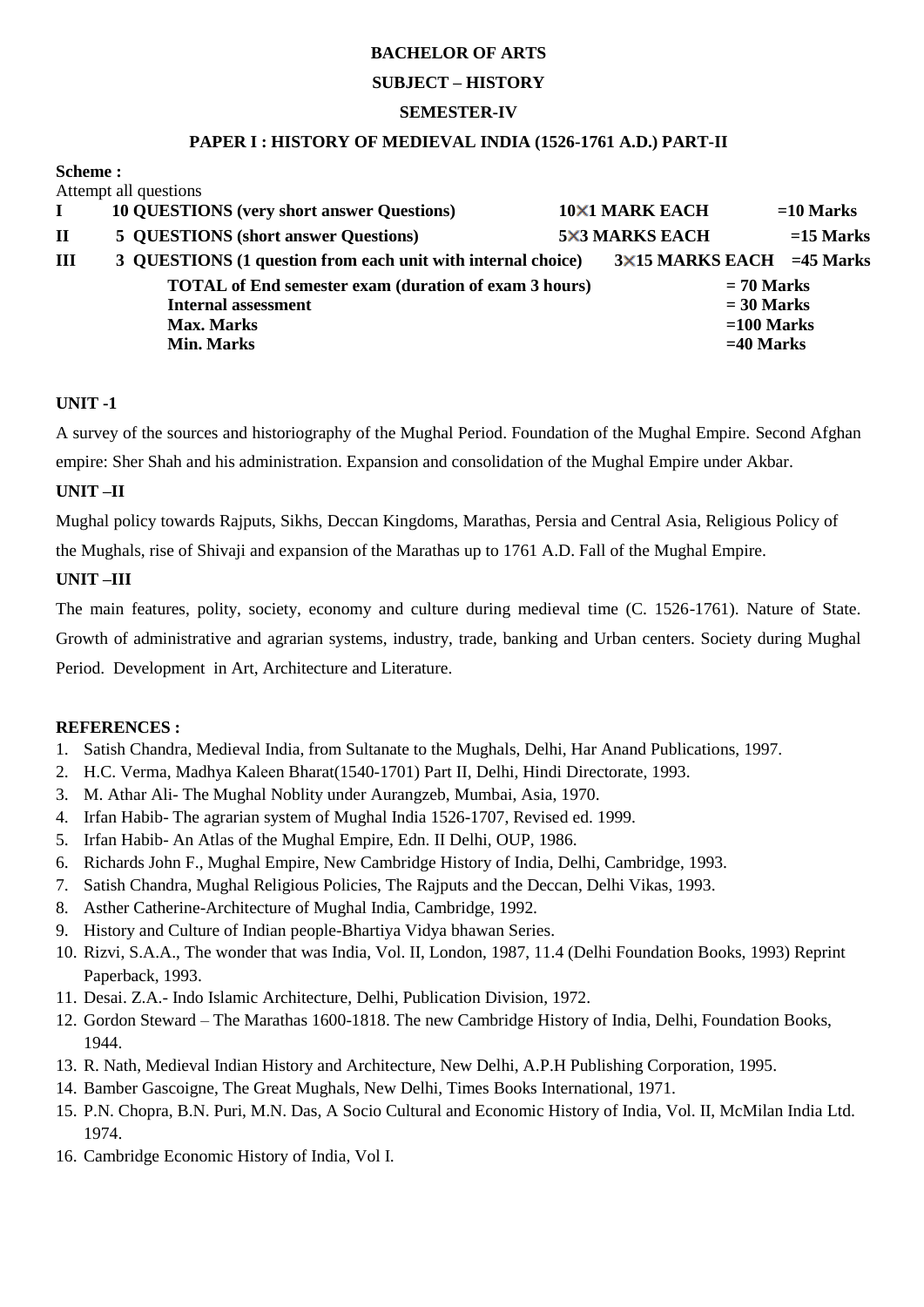#### **SUBJECT – HISTORY**

#### **SEMESTER-III**

#### **PAPER II : MAIN TRENDS IN THE CULTURAL HISTORY OF INDIA PART-I**

**Scheme :** 

Attempt all questions

|              | <b>10 QUESTIONS</b> (very short answer Questions)            | <b>10×1 MARK EACH</b>            |              | $=10$ Marks |
|--------------|--------------------------------------------------------------|----------------------------------|--------------|-------------|
| $\mathbf{I}$ | 5 QUESTIONS (short answer Questions)                         | <b>5×3 MARKS EACH</b>            |              | $=15$ Marks |
| III          | 3 QUESTIONS (1 question from each unit with internal choice) | $3\times15$ MARKS EACH =45 Marks |              |             |
|              | <b>TOTAL</b> of End semester exam (duration of exam 3 hours) |                                  | $= 70$ Marks |             |
|              | <b>Internal assessment</b>                                   |                                  | $= 30$ Marks |             |
|              | <b>Max. Marks</b>                                            |                                  | $=100$ Marks |             |
|              | Min. Marks                                                   |                                  | $=40$ Marks  |             |
|              |                                                              |                                  |              |             |

#### **UNIT -I**

Meaning of culture and process of its formation. Essence and characteristics of culture. Uniqueness of India culture. Religion and culture- religion as the strong carrier of culture, Main Religious Ideas and Institution of India – Vedic religion, Buddhism, Jainism, Vaishnavism, Shaivisim, Sufism Bhakti Movement.

#### **UNIT –II**

Languages, literature and culture: Classical Sanskrit as the vehicle of Indian culture. Vedic literature, significance of Ramayana, Mahabaharata and the Purans. Contribution of Kalidas, Tulsidas and Premchand. Social Institutions, social organization and ideals of Ancient India-Varna – Ashram, -Parivara, Samskaras & Purushartha.

#### **UNIT –III**

Socio – religious reform Movements of the 19th and 20th centuries, a survey of the status of women through the ages, Educational ideas and Institutions through and ages: Ancient Indian Education Buddhist.

- 1. G.C. Pande : Foundations of Indian Culture, Vol I and II.
- 2. Bharatiya Parampara ke mula Swara (in Hindi), New Delhi 1993
- 3. Bharatiya Samaja Tattvika aur Aitasika Vivechana (in Hindi) New Delhi 1994.
- 4. R.G. Bhandarkar: Vaishnavism, Saivism and other Minor Religious Systems.
- 5. N.K. Devaraja : Bharaiya Darshana (In Hindi), Lucknow, 1963.
- 6. Rajbali Pandye : Hindu Samskara (The Social and Religious Study of the Hindu Sacraments),(also in Hindi), Varanasi (in Hindi), Patna, 1999.
- 7. A.L. Shrivastava : Medieval Indian Culture (also in Hindi)
- 8. V.S. Agrawala : Indian Art, Varanasi.
- 9. Bharatiya Kala (Hindi) , Varanasi
- 10. Krishna Dev: Temples of North India (also in Hindi) NBT, New Delhi.
- 11. K.R. Shrinivasan Temples of South India (also in Hindi) NBT, New Delhi.
- 12. Satya Prakash : Prachina bhratiya Vijnana Ki Parampara (in Hindi)
- 13. A.L. Basham : The wonder that was India (also in Hindi Adbhuta Bharata).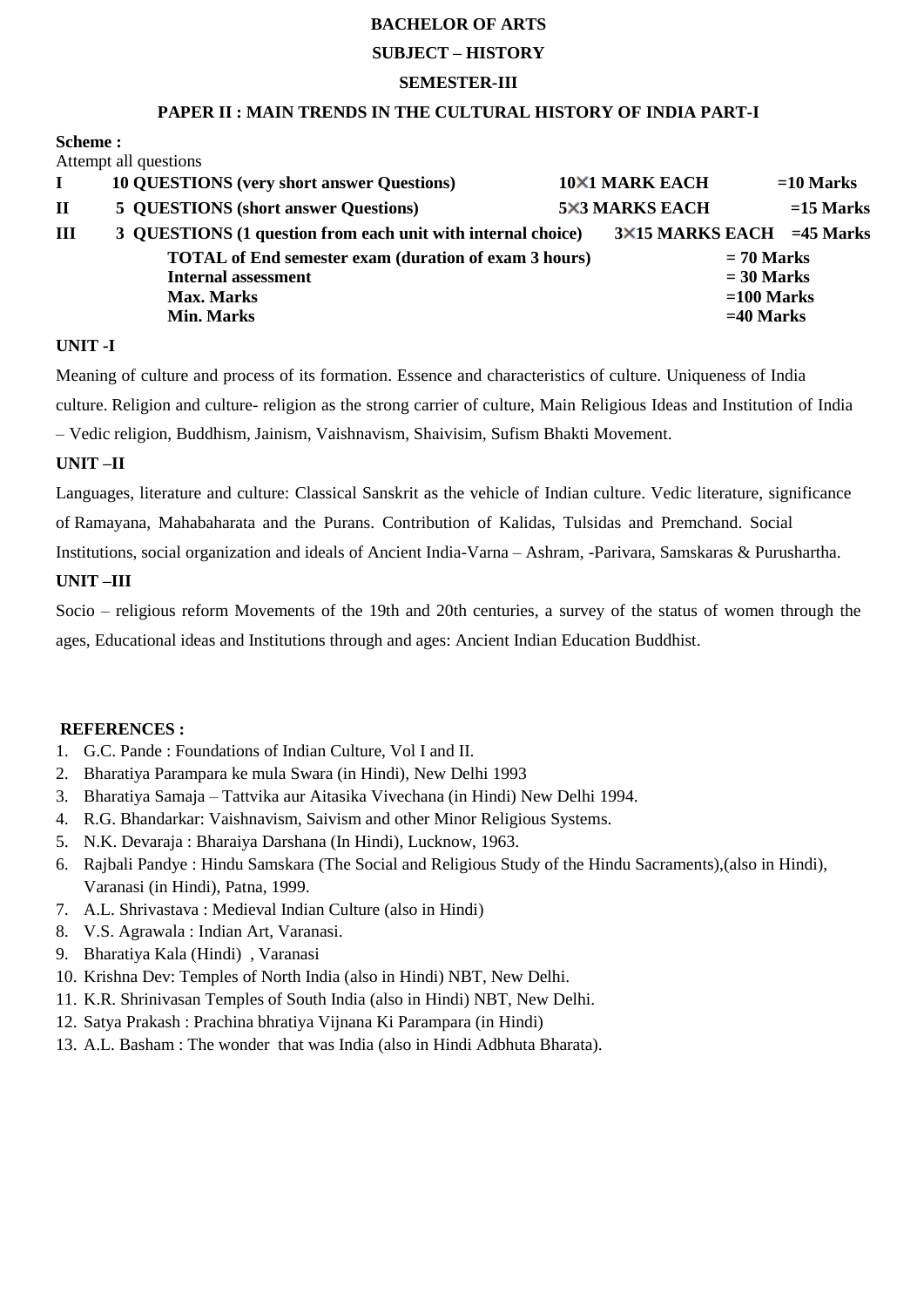#### **SUBJECT – HISTORY**

## **SEMESTER-IV**

#### **PAPER II : MAIN TRENDS IN THE CULTURAL HISTORY OF INDIA -II**

**Scheme :**  A ttempt all questions

|   | Attempt all questions                                        |                       |                                  |
|---|--------------------------------------------------------------|-----------------------|----------------------------------|
|   | <b>10 QUESTIONS</b> (very short answer Questions)            | <b>10×1 MARK EACH</b> | $=10$ Marks                      |
| П | 5 QUESTIONS (short answer Questions)                         | <b>5×3 MARKS EACH</b> | $=15$ Marks                      |
| Ш | 3 QUESTIONS (1 question from each unit with internal choice) |                       | $3\times15$ MARKS EACH =45 Marks |
|   | <b>TOTAL</b> of End semester exam (duration of exam 3 hours) |                       | $= 70$ Marks                     |
|   | <b>Internal assessment</b>                                   |                       | $= 30$ Marks                     |
|   | <b>Max. Marks</b>                                            |                       | $=100$ Marks                     |
|   | <b>Min. Marks</b>                                            |                       | $=40$ Marks                      |
|   |                                                              |                       |                                  |

#### **UNIT -I**

Art as the symbol and embodiment of Indian culture. Characteristics of Indian Art. Harappan sculptures and seals. Mauryan pillars and Folk Art. Mathura Art and Gandhara Art. The stupas of Sanchi, Rock cut Art – Ajanta and Ellora.

#### **UNIT –II**

Temple architecture. A brief study of temples at Abu, Khajuraho, Orissa, Pallava and chola temples, Mughal architecture, paintings, Rajput schools of paintings, History of performing Arts : Music and Dramas – Bharat's Natyashastra.

## **UNIT –III**

Ancient Indian scientific traditions; idea of universe, creation, space and time. Astronomy and Mathematics-

contributions of Aryabhatta, Varahamihira and Brahmagupta. Science in 19th Century onwards, T radition of Ayurveda – contribution of Charaka and Susruta.

- 1. G.C. Pande : Foundations of Indian Culture, Vol I and II.
- 2. Bharatiya Parampara ke moola Swara (in Hindi), New Delhi 1993
- 3. Bharatiya Samaja Tattvika aur Aitiasika Vivechana (in Hindi) New Delhi 1994.
- 4. R.G. Bhandarkar: Vaishnavism, Shaivism and other Minor Religious Systems.
- 5. N.K. Devaraja : Bharatiya Darshana (In Hindi), Lucknow, 1963.
- 6. Rajbali Pandaye : Hindu Samskara (The Social and Religious Study of the Hindu Sacraments),(also in Hindi), Varanasi (in Hindi), Patna, 1999.
- 7. A.L. Shrivastava : Medieval Indian Culture (also in Hindi)
- 8. V.S. Agrawala : India Art, Varanasi.
- 9. Bharatiya Kala (Hindi), Varanasi
- 10. Krishna Dev: Temples of North India (also in Hindi) NBT, New Delhi.
- 11. K.R. Shrinivasan Temples of South India (also in Hindi) NBT, New Delhi.
- 12. Saatya Prakash : Prachina Bhratiya Vijnana Ki Parampara (in Hindi)
- 13. A.L. Basham : The wonder that was India (also in Hindi Adbhuta Bharata).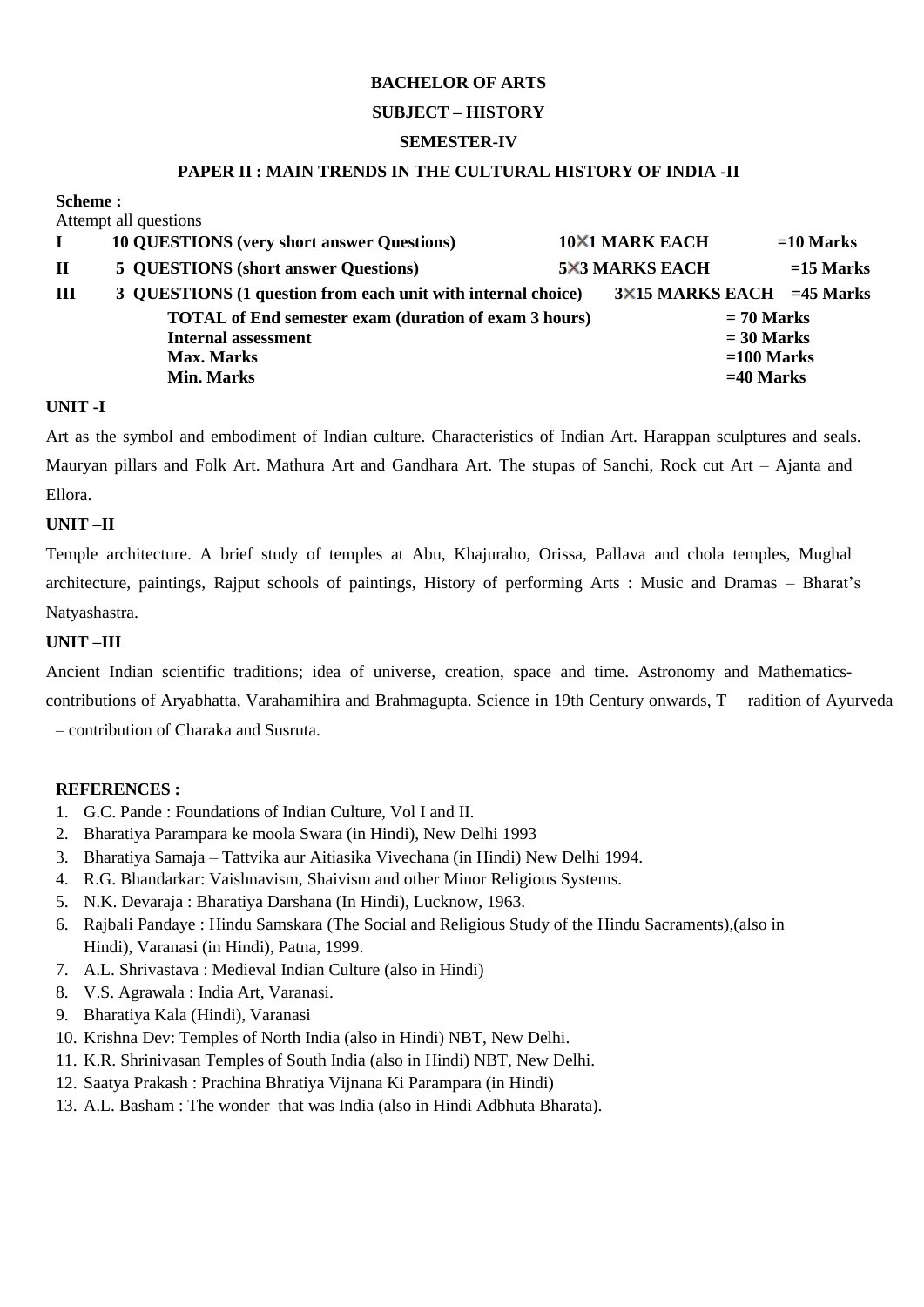## **SUBJECT – HISTORY**

## **SEMESTER-V**

#### **PAPER I : HISTORY OF MODERN INDIA (1761-1971)PART - I**

| <b>Scheme :</b> |  |
|-----------------|--|
|                 |  |

|                            |  | Attempt all questions                                        |  |                       |  |              |                                  |
|----------------------------|--|--------------------------------------------------------------|--|-----------------------|--|--------------|----------------------------------|
|                            |  | <b>10 QUESTIONS</b> (very short answer Questions)            |  | <b>10×1 MARK EACH</b> |  |              | $=10$ Marks                      |
| $\mathbf{I}$               |  | 5 QUESTIONS (short answer Questions)                         |  | <b>5×3 MARKS EACH</b> |  |              | $=15$ Marks                      |
| Ш                          |  | 3 QUESTIONS (1 question from each unit with internal choice) |  |                       |  |              | $3\times15$ MARKS EACH =45 Marks |
|                            |  | <b>TOTAL</b> of End semester exam (duration of exam 3 hours) |  |                       |  | $= 70$ Marks |                                  |
| <b>Internal assessment</b> |  |                                                              |  | $= 30$ Marks          |  |              |                                  |
|                            |  | <b>Max. Marks</b>                                            |  |                       |  | $=100$ Marks |                                  |
|                            |  | <b>Min. Marks</b>                                            |  |                       |  | $=40$ Marks  |                                  |
|                            |  |                                                              |  |                       |  |              |                                  |

## **UNIT -I**

Modern Indian History : sources and historiography, understanding mid – eighteenth century – political,

economical, social and cultural trends. Maratha confederacy, its strength, weakness, clash with the British rul and decline of the Marathas.

## **UNIT –II**

Expansion and consolidation of British rule-Bengal, Mysore, Awadh, Central India, Sindh and Punjabi- Subsidiary Alliance and Doctrine of Lapse, Growth of administrate apparatus- judicial administration, land revenue settlements, Permanent, Ryotwari and Mahalwari

## **UNIT –III**

Revolt of 1857, British policy after 1858 – imperialism becoming the dominant trend, development of paramountcy. Nature of colonial economy- commercialization of agriculture, decline of cottage industries, drain of wealth and India's poverty. Indian Renaissance – Nature & scope, socio- religious reform movements Brahma Samaj, Arya Samaj, Ram Krishna Mission.

- 1. G.S. Sardesai : New History of the Marathas. Vol. III (also in Hindi)
- 2. B.N. Pande : Centenary History of the Indian National Congress (1885-1985). Vikas Publishing House, New Delhi, 1985.
- 3. Tara Chand : History of Freedom Movement in India in Vol. I IV, Delhi, Publication Division. Vol. I 1965, Vol. II - 1967, Vol. III - 1971, Vol. IV - 1973.
- 4. Bayly, C.A. Indian Society and the making of the British Empire, The new Cambridge History of India, Vol. II, Cambridge, 1988.
- 5. Dharma Kumar & Tapan Ray Chaudhary ed. Cambridge Economic History of India, Vol. II. Cambridge 1982.
- 6. Majumdar, Datta and Ray Chaudhary (eds.) Advanced History of India, London, Macmilan, 1961.
- 7. Shukla R.L. ed Adhunik Bharat ka Itihas, Delhi, Hindi Directorate, reprint, 1988.
- 8. Gorden Stewart, The Marathas, 1600-1818, New Cambridge History of India, Delhi, Foundation Books, 1994.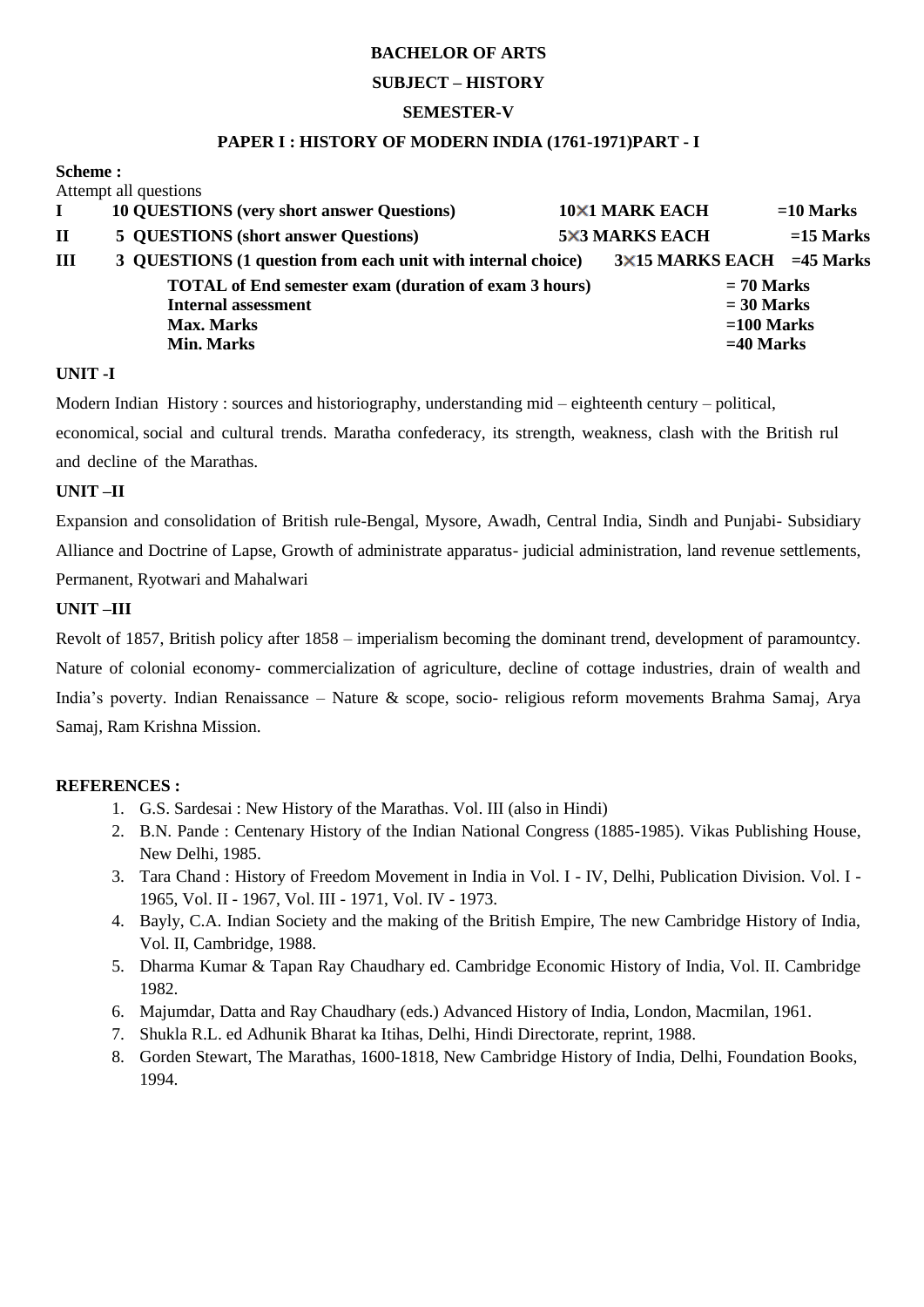#### **SUBJECT – HISTORY**

#### **SEMESTER-VI**

#### **PAPER I : HISTORY OF MODERN INDIA (1761-1971)PART - II**

| Scheme:     |                                                              |                       |                            |              |             |  |
|-------------|--------------------------------------------------------------|-----------------------|----------------------------|--------------|-------------|--|
|             | Attempt all questions                                        |                       |                            |              |             |  |
|             | <b>10 QUESTIONS</b> (very short answer Questions)            | <b>10×1 MARK EACH</b> |                            |              | $=10$ Marks |  |
| $\mathbf H$ | 5 QUESTIONS (short answer Questions)                         | <b>5×3 MARKS EACH</b> |                            |              | $=15$ Marks |  |
| Ш           | 3 QUESTIONS (1 question from each unit with internal choice) |                       | 3×15 MARKS EACH = 45 Marks |              |             |  |
|             | <b>TOTAL</b> of End semester exam (duration of exam 3 hours) |                       |                            | $= 70$ Marks |             |  |
|             | <b>Internal assessment</b>                                   |                       |                            | $= 30$ Marks |             |  |
|             | <b>Max. Marks</b>                                            |                       |                            | $=100$ Marks |             |  |
|             | <b>Min. Marks</b>                                            |                       |                            | $=40$ Marks  |             |  |
|             |                                                              |                       |                            |              |             |  |

#### **UNIT -I**

Indian freedom struggle – first phase : Emergence of Indian Nationalism, The Indian National Congress-Moderates and Extremists- Gokhale and Tilak. Economic Nationalism, Swadeshi Movement. Home Rule Movement. Beginning of Muslim Communalism and the Muslim League. Govt. of India Act 1909, & 1919.

#### **UNIT –II**

Nationalism under Gandhi's leadership: Gandhi's ideology and methods – Non Co-Operation, Civil Disobedience and Quit India movements, other strands in the National Movements : Revolutionaries, the Left (Socialist and Communists), Subhash Chandra Bose and the Indian National Army, Peasants, and Depressed classes Movement. Role of Women in the National Movement.

#### **UNIT –III**

The Government of India Act, 1935, Origin and spread of Communalism, communal politics and Partition of India. Progress and Profile of Independent India (1947-1971) : Integration of States. Agrarian Reforms the concept of planned economy and Industrialization. Foreign policy of Independent India (1947-1971). An analysis of non alignment and Panchsheel, relation with China and Pakistan, the emergence of Bangladesh.

#### **ESSENTIAL READINGS :**

- 1. Sumit Sarkar ; Modern Indian 1885 to 1947, Delhi, McMilan, 1985.
- 2. Bipin Chandra et al, India's Struggle for Independence, 1857-1947, (Delhi, Penguin 1996).
- 3. B.L. Grover, A Constitutional History of Modern India.

- 1. Bisheswar Prashad: Bondage and Freedom.
- 2. B.N. Pande : Centenary History of the Indian National Congress (1885-1985). Vikas Publishing House, New Delhi, 1985.
- 3. Bipin Chandra, Nationalism and Colonialism in Modern India, Delhi, 1981.
- 4. Tara Chand : History of Freedom Movement in India in Vol. I IV, Delhi, Publication Division. (1965, 1967, 1971, 1973 respectively).
- 5. Bayly, C.A. Indian Society and the making of the British Empire, The new Cambridge History of India, Vol. II, Cambridge, 1988.
- 6. Dharma Kumar & Tapan Ray Chaudhary ed. Cambridge Economic History of India, Vol. II. Cambridge 1982.
- 7. Majumdar, Datta and Ray Chaudhary (eds.) Advanced History of India, London, Macmilan, 1961.
- 8. Shukla R.L. Adhunik Bharak ka Itihas, Delhi, Hindi Directorate, reprint, 1998.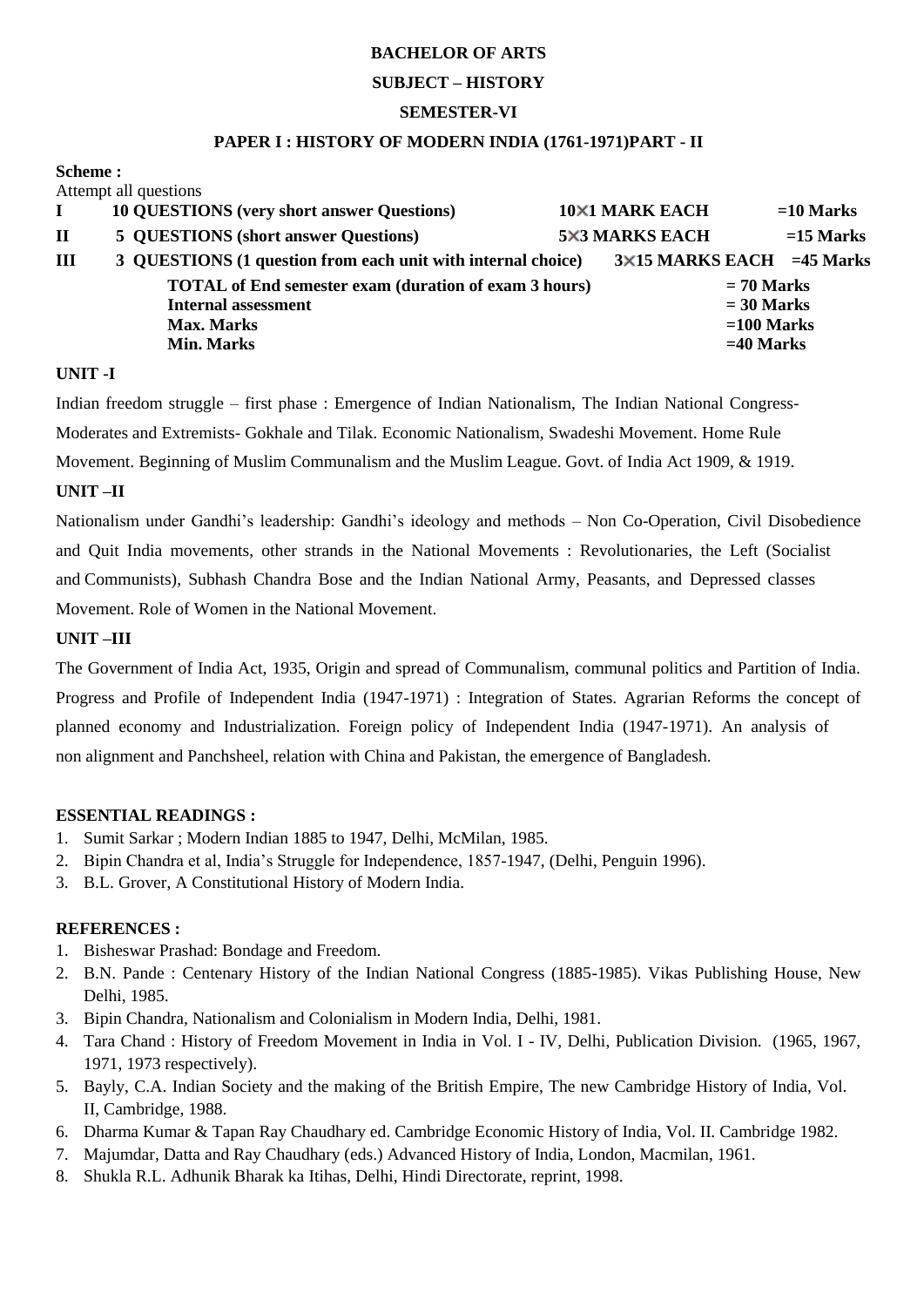#### **SUBJECT – HISTORY**

#### **SEMESTER-V**

#### **PAPER II : HISTORY OF MODERN WORLD UP TO SECOND WORLD WAR PART - I**

**Scheme :** 

Attempt all questions

|             | <b>10 QUESTIONS</b> (very short answer Questions)            | <b>10×1 MARK EACH</b>            |              | $=10$ Marks |
|-------------|--------------------------------------------------------------|----------------------------------|--------------|-------------|
| $\mathbf H$ | 5 QUESTIONS (short answer Questions)                         | <b>5×3 MARKS EACH</b>            |              | $=15$ Marks |
| Ш           | 3 QUESTIONS (1 question from each unit with internal choice) | $3\times15$ MARKS EACH =45 Marks |              |             |
|             | <b>TOTAL of End semester exam (duration of exam 3 hours)</b> |                                  | $= 70$ Marks |             |
|             | <b>Internal assessment</b>                                   |                                  | $= 30$ Marks |             |
|             | <b>Max. Marks</b>                                            |                                  | $=100$ Marks |             |
|             | <b>Min. Marks</b>                                            |                                  | $=40$ Marks  |             |
|             |                                                              |                                  |              |             |

#### **UNIT -I**

The renaissance: its features with an emphasis on humanism and its representation in art, science and literature. Reformation & Counter Reformation. Economic changes – mercantilism, commercial revolution, transition from feudalism to capitalism.

#### **UNIT –II**

The American Revolution – causes, nature and consequences. The French revolution – causes, main events and impact. Napoleon Bonaparte evaluation of his role. A brief survey of scientific Revolution and Agricultural Revolution.

#### **UNIT –III**

Great Britain and the Industrial Revolution: reasons, inventions, social and economic consequences. Rise of nationalism in the 19th century. National Unification of Germany and Italy. Beginning & growth of imperialism and colonialism, exploitation of the new world with special reference to countries of Asia and Africa.

#### **ESSENTIAL READINGS :**

- 1. C.D. Hazen : Modern European History
- 2. A History of the Modern World Jain and Mathur, Jain Publishing House, Jaipur

- 1. J.H. Hayes : A Political and Cultural History of Modern Europe (Vol I & II)
- 2. Davies, HA, Outline; History of the world ed. 5,1968.
- 3. Fisher, Hal-A History of Europe, London, Fontana Library, 1969.
- 4. Hill Christopher, from Reformation to Industrial Revolution, Penguin, 1970.
- 5. Hill Christopher, Lenin and the Russian Revolution, Penguin, 1978.
- 6. Joll, James, Europe since 1870 : An International History, Har-Row. 1973.
- 7. Palmer, RA and Cotton, Joel, A History of Modern World, 6thed., McGraw, 1982.
- 8. Saboul, A, The French Revolution.
- 9. Taylor, AJP, The Origins of the Second World War.
- 10. Taylor, AJP, the Struggle for Mastery in Europe, OUP, 1954
- 11. Thompson David, Europe since Napoleon, Penguin, 1957, 1966.
- 12. Lefebvre Georges, coming up of the French Revolution Princeton, 1989.
- 13. Rude Georges, French Revolution and Napoleonic Era. Penguin.
- 14. Goodwin. A, French Revolution.